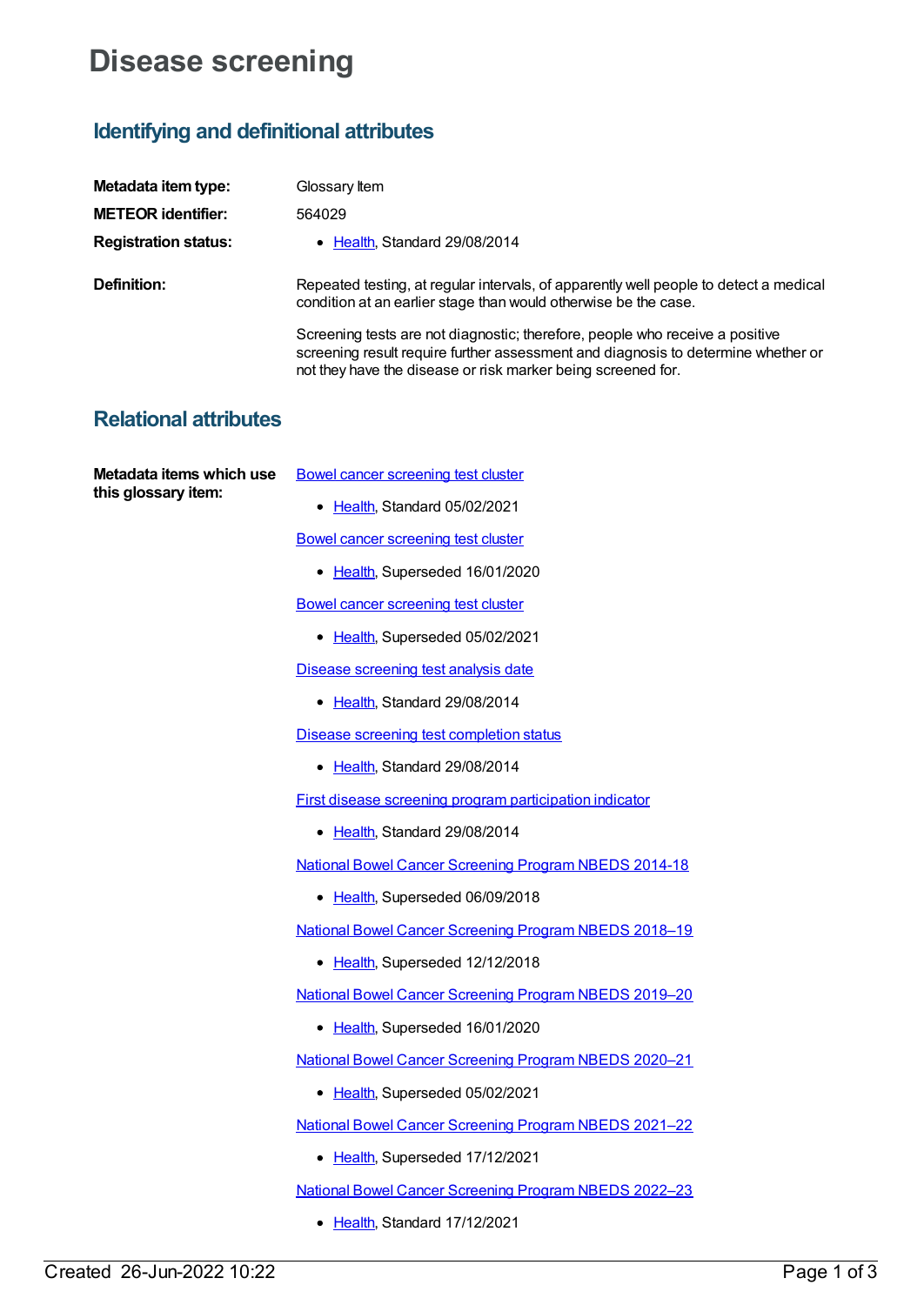Opted off from a disease [screening](https://meteor.aihw.gov.au/content/576714) program date

• [Health](https://meteor.aihw.gov.au/RegistrationAuthority/12), Standard 29/08/2014

Opted off from a disease [screening](https://meteor.aihw.gov.au/content/568061) program indicator

• [Health](https://meteor.aihw.gov.au/RegistrationAuthority/12), Standard 29/08/2014

[Person—disease](https://meteor.aihw.gov.au/content/530043) screening invitation round count

• [Health](https://meteor.aihw.gov.au/RegistrationAuthority/12), Standard 29/08/2014

[Person—disease](https://meteor.aihw.gov.au/content/568644) screening invitation round count, total number N[N]

• [Health](https://meteor.aihw.gov.au/RegistrationAuthority/12), Standard 29/08/2014

[Person—disease](https://meteor.aihw.gov.au/content/530057) screening program invitation date

• [Health](https://meteor.aihw.gov.au/RegistrationAuthority/12), Standard 29/08/2014

[Person—disease](https://meteor.aihw.gov.au/content/530061) screening program invitation date, DDMMYYYY

• [Health](https://meteor.aihw.gov.au/RegistrationAuthority/12), Standard 29/08/2014

Person-disease screening test analysis date

• [Health](https://meteor.aihw.gov.au/RegistrationAuthority/12), Standard 29/08/2014

[Person—disease](https://meteor.aihw.gov.au/content/568129) screening test analysis date, DDMMYYYY

• [Health](https://meteor.aihw.gov.au/RegistrationAuthority/12), Standard 29/08/2014

[Person—disease](https://meteor.aihw.gov.au/content/529898) screening test completion status

• [Health](https://meteor.aihw.gov.au/RegistrationAuthority/12), Standard 29/08/2014

[Person—disease](https://meteor.aihw.gov.au/content/529906) screening test completion status, bowel screening code N

• [Health](https://meteor.aihw.gov.au/RegistrationAuthority/12), Standard 29/08/2014

Person-disease screening test results sent date

• [Health](https://meteor.aihw.gov.au/RegistrationAuthority/12), Standard 29/08/2014

Person-disease screening test results sent date, DDMMYYYY

• [Health](https://meteor.aihw.gov.au/RegistrationAuthority/12), Standard 29/08/2014

[Person—first](https://meteor.aihw.gov.au/content/563626) disease screening program participation indicator

• [Health](https://meteor.aihw.gov.au/RegistrationAuthority/12), Standard 29/08/2014

[Person—first](https://meteor.aihw.gov.au/content/530590) disease screening program participation indicator, yes/no code N

• [Health](https://meteor.aihw.gov.au/RegistrationAuthority/12), Standard 29/08/2014

[Person—opted](https://meteor.aihw.gov.au/content/576717) off from a disease screening program date

● [Health](https://meteor.aihw.gov.au/RegistrationAuthority/12), Standard 29/08/2014

[Person—opted](https://meteor.aihw.gov.au/content/576720) off from a disease screening program date, DDMMYYYY

• [Health](https://meteor.aihw.gov.au/RegistrationAuthority/12), Standard 29/08/2014

[Person—opted](https://meteor.aihw.gov.au/content/568066) off from a disease screening program indicator

• [Health](https://meteor.aihw.gov.au/RegistrationAuthority/12), Standard 29/08/2014

[Person—opted](https://meteor.aihw.gov.au/content/568070) off from a disease screening program indicator, yes/no code N

[Health](https://meteor.aihw.gov.au/RegistrationAuthority/12), Standard 29/08/2014

[Person—reason](https://meteor.aihw.gov.au/content/732523) for opting off a disease screening program, code N